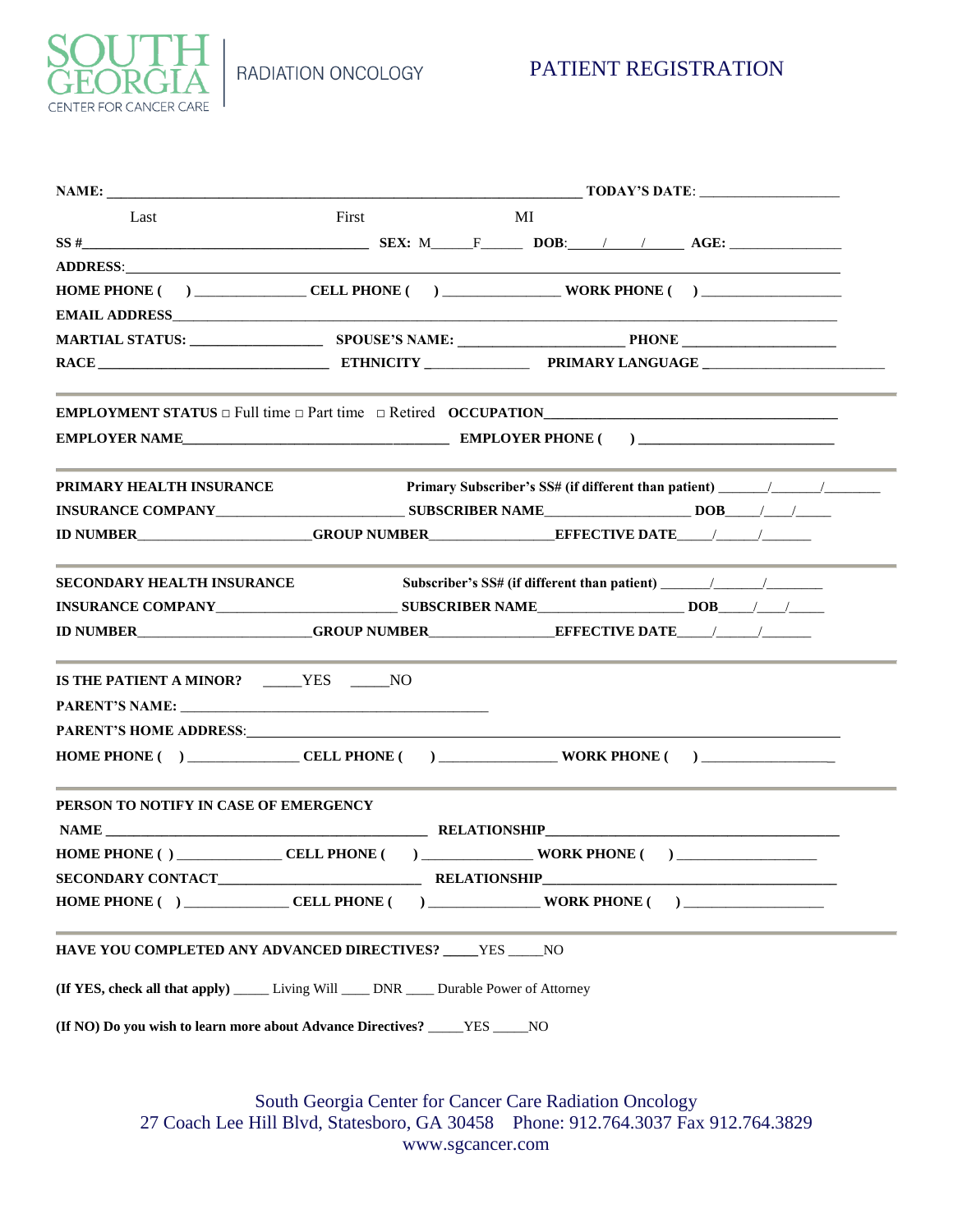

| What Doctor referred you to our facility? |  |  |  |  |  |  |
|-------------------------------------------|--|--|--|--|--|--|
|                                           |  |  |  |  |  |  |
|                                           |  |  |  |  |  |  |
|                                           |  |  |  |  |  |  |

**Why are you here to see us today? \_\_\_\_\_\_\_\_\_\_\_\_\_\_\_\_\_\_\_\_\_\_\_\_\_\_\_\_\_\_\_\_\_\_\_\_\_\_\_\_\_\_\_\_\_\_\_\_\_\_\_\_\_\_\_\_\_\_\_\_\_\_\_\_\_\_\_\_**

**Do you have or have had any of the following**:

| □ Heart Disease                 | □ Stomach Ulcer                   | □ Bipolar Disorder                          |
|---------------------------------|-----------------------------------|---------------------------------------------|
| □ Heart Murmur                  | □ Liver Disease                   | $\Box$ Anxiety                              |
| □ Heart Pacemaker/Defibrillator | $\square$ Jaundice                | $\Box$ Depression                           |
| □ Lung Disease                  | □ Anemia                          | □ Frequent Headaches                        |
| □ Heart Attack/Failure          | $\Box$ Rheumatic Fever            | □ Glaucoma                                  |
| $\Box$ Stroke                   | □ Sickle Cell Disease             | $\Box$ Bleeding Disorder                    |
| $\Box$ TIA                      | □ Thyroid/Parathyroid Disease     | $\Box$ Shingles                             |
| $\Box$ Angina                   | □ Stomach/Intestinal Disease      | □ Mitral Valve Prolapse                     |
| □ High Blood Pressure           | $\Box$ Pneumonia (Recurring)      | $\Box$ Osteoporosis                         |
| □ High Cholesterol              | □ Kidney Disease                  | □ Gastroesophageal Reflux Disease<br>(GERD) |
| □ Artificial Heart Valve        | $\Box$ Renal Dialysis             |                                             |
| □ Congenital Heart Disorder     | $\Box$ Bronchitis (Recurring)     | Diabetes: Type                              |
| Faint Spells/Dizziness          | □ Sexually Transmitted<br>Disease | $\Box$ Hypoglycemia (Low Blood Sugar)       |
| $\Box$ Artificial Joint         | □ AIDS/HIV Positive               | □ Emphysema/COPD                            |
| □ Blood Disease/Leukemia        | $\Box$ Hemophilia                 | $\Box$ Hives                                |
| $\Box$ Blood Transfusion        | □ Alzheimer's Disease             | $\Box$ Asthma                               |
| $\Box$ Bruise Easily            | □ Parkinson's Disease             | $\Box$ Tuberculosis                         |
| □ Cancer: Type                  | $\Box$ Feeding Tube               | □ Valley Fever                              |
| □ Chemotherapy/Immunotherapy    | $\Box$ Diverticulosis             | Chronic Urinary Tract Infections            |
| Radiation Therapy               | $\Box$ Peripheral Neuropathy      | □ Scarlet Fever                             |
| <b>Epilepsy or Seizures</b>     |                                   | $\Box$ Hepatitis: A/B/C                     |
| $\Box$ Atrial Fibrillation      |                                   | $\Box$<br>Blood Clots                       |
|                                 |                                   |                                             |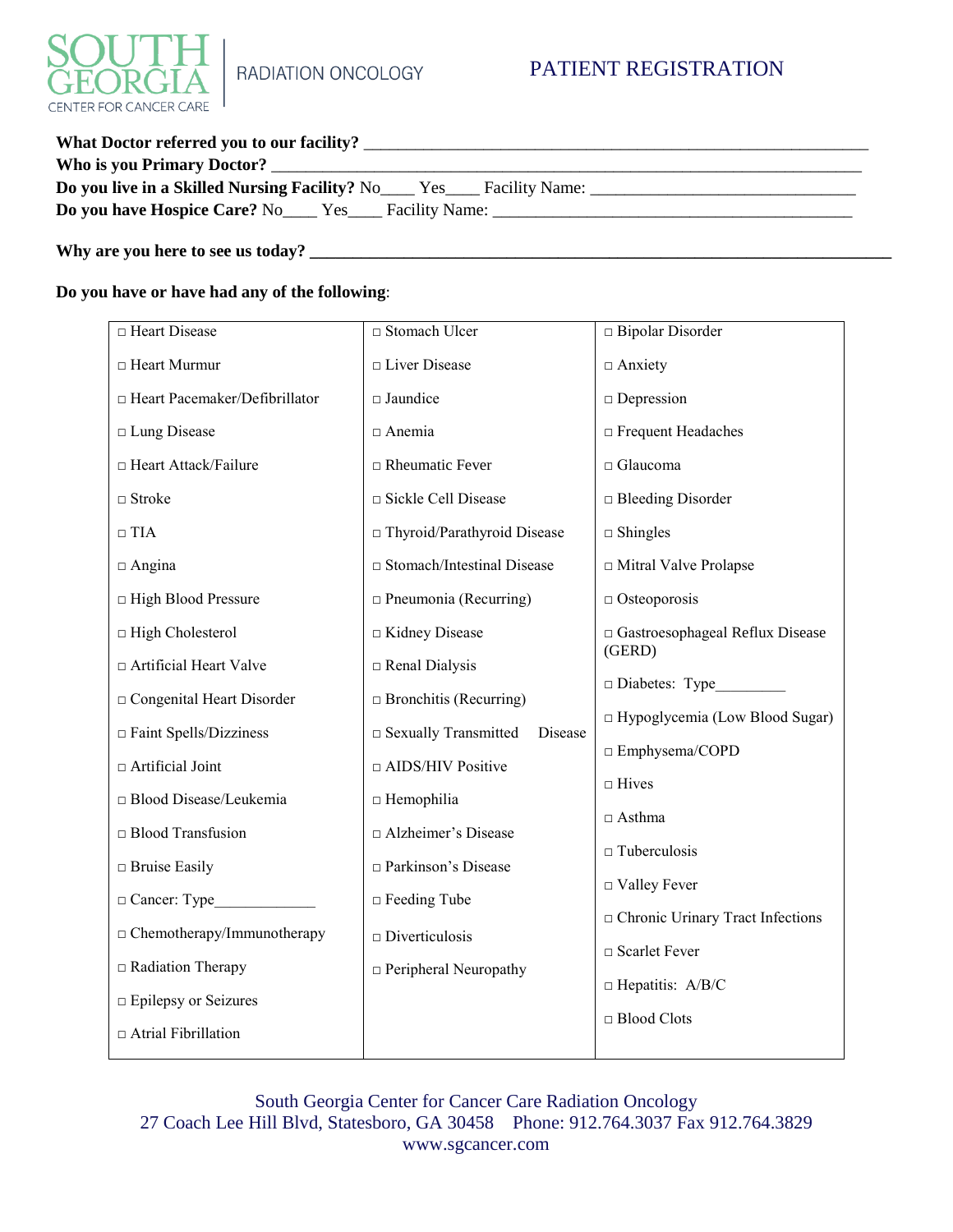

## **Have you ever had any serious illness not listed above?**

| PREVIOUS SURGERIES/HOSPITALIZATIONS                                                               |                                  |            |                | <b>DATE</b>                                             |
|---------------------------------------------------------------------------------------------------|----------------------------------|------------|----------------|---------------------------------------------------------|
| $\overline{1.}$ $\overline{\phantom{1}}$                                                          |                                  |            |                |                                                         |
|                                                                                                   |                                  |            |                |                                                         |
| $\frac{3}{2}$                                                                                     |                                  |            |                |                                                         |
|                                                                                                   |                                  |            |                |                                                         |
|                                                                                                   |                                  |            |                |                                                         |
|                                                                                                   |                                  |            |                |                                                         |
|                                                                                                   |                                  |            |                |                                                         |
| <b>MALE SCREENINGS</b>                                                                            |                                  |            |                |                                                         |
| Last PSA blood test                                                                               |                                  |            |                |                                                         |
| Last prostate digital rectal exam                                                                 |                                  |            |                |                                                         |
| Last colonoscopy                                                                                  |                                  |            |                |                                                         |
| <b>FEMALE HISTORY/SCREENINGS</b>                                                                  |                                  |            |                |                                                         |
| Have you ever been pregnant                                                                       | <b>YES</b>                       |            | N <sub>O</sub> |                                                         |
| Number of Pregnancies                                                                             |                                  |            |                |                                                         |
| Number of Births                                                                                  |                                  |            |                |                                                         |
| Age at First Birth                                                                                |                                  |            |                |                                                         |
| Age of Last Birth                                                                                 |                                  |            |                |                                                         |
| First day of last menses                                                                          |                                  |            |                |                                                         |
| Age of Menopause                                                                                  |                                  |            |                | Reason for Menopause: _____ natural                     |
| Last colonoscopy                                                                                  |                                  |            |                | $\frac{1}{2}$ hysterectomy                              |
| Last PAP smear                                                                                    |                                  |            |                | ____ ovary removal                                      |
| Last mammogram                                                                                    |                                  |            |                | $\_\_$ chemotherapy                                     |
| Have you ever taken birth control hormone?                                                        |                                  | <b>YES</b> | NO.            | If YES, number of years taken                           |
| Have you ever taken fertility medication?                                                         |                                  | <b>YES</b> | N <sub>O</sub> | If YES, number of years taken                           |
| Have you ever had anti-hormonal therapy?                                                          |                                  | <b>YES</b> | N <sub>O</sub> |                                                         |
|                                                                                                   |                                  |            |                |                                                         |
| <b>SOCIAL HISTORY</b>                                                                             |                                  |            | <b>TYPE</b>    | <b>FREQUENCY</b>                                        |
| Do you drink alcoholic beverages?<br><b>YES</b>                                                   | N <sub>O</sub>                   |            |                |                                                         |
| Do you use recreational drugs?<br><b>YES</b><br>Do you drink caffeinated beverages?<br><b>YES</b> | N <sub>O</sub><br>N <sub>O</sub> |            |                |                                                         |
| Do you currently use tobacco products? YES                                                        | N <sub>O</sub>                   |            |                |                                                         |
|                                                                                                   | N <sub>O</sub>                   |            |                |                                                         |
| Have you ever used tobacco products?<br><b>YES</b>                                                |                                  |            |                |                                                         |
|                                                                                                   |                                  |            |                | (If yes) What age did you start? What age did you stop? |

**\_\_\_\_\_\_\_\_\_\_\_\_\_\_\_\_\_\_\_\_\_\_\_\_\_\_\_\_\_\_\_\_\_\_\_\_\_\_\_\_\_\_\_\_\_\_\_\_\_\_\_\_\_\_\_\_\_\_\_\_\_\_\_\_\_\_\_\_\_\_\_\_\_\_\_\_\_\_\_\_\_\_\_\_\_\_\_\_\_\_**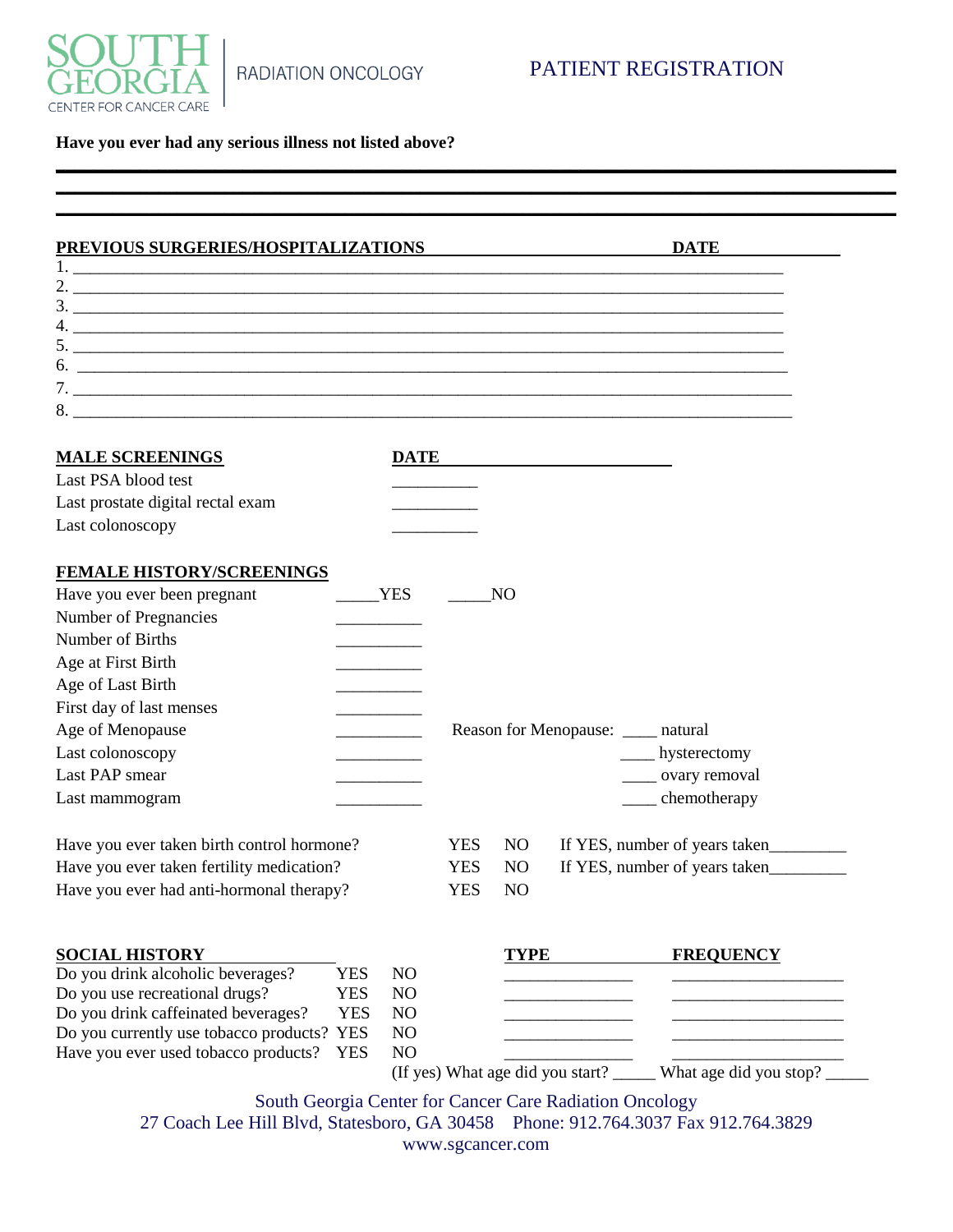

RADIATION ONCOLOGY

## PATIENT REGISTRATION

|  | <b>SOCIAL HISTORY CONTINUED</b> |
|--|---------------------------------|
|  |                                 |

| Marital Status: ____Single ___Married ___Divorced ___Widowed                                                                                                                                                                                       |                                                                                                              |  |  |  |  |
|----------------------------------------------------------------------------------------------------------------------------------------------------------------------------------------------------------------------------------------------------|--------------------------------------------------------------------------------------------------------------|--|--|--|--|
| Do you live alone? Yes_______ No_______                                                                                                                                                                                                            |                                                                                                              |  |  |  |  |
|                                                                                                                                                                                                                                                    | How many people live in your home? _____ What is their relation to you? ____________________________         |  |  |  |  |
|                                                                                                                                                                                                                                                    |                                                                                                              |  |  |  |  |
| Are you incarcerated? Yes_____ No______                                                                                                                                                                                                            |                                                                                                              |  |  |  |  |
|                                                                                                                                                                                                                                                    | Do you need transportation? Yes_____ No______ Do you have friends/family willing to help out? Yes_____ No___ |  |  |  |  |
| What is your level of activity? Please check one<br>Sedentary (don't move around much)<br><u>Light Exercise</u><br>Daily activities<br>Regular Exercise<br><b>Extensive Exercise</b><br><b>Occasional Exercise</b><br>Nutrition – please check one |                                                                                                              |  |  |  |  |
| ___ Liquid diet<br>_____ Vegetarian/Vegan<br>Low salt diet                                                                                                                                                                                         | ____ Nutritional supplements<br>Diabetic diet<br>Kosher diet<br>Low protein diet                             |  |  |  |  |

## **PLEASE LIST ALL ALLERGIES:**

| <b>NAME</b> | <b>REACTION</b> |
|-------------|-----------------|
|             |                 |
|             |                 |
|             |                 |
|             |                 |
|             |                 |
|             |                 |
|             |                 |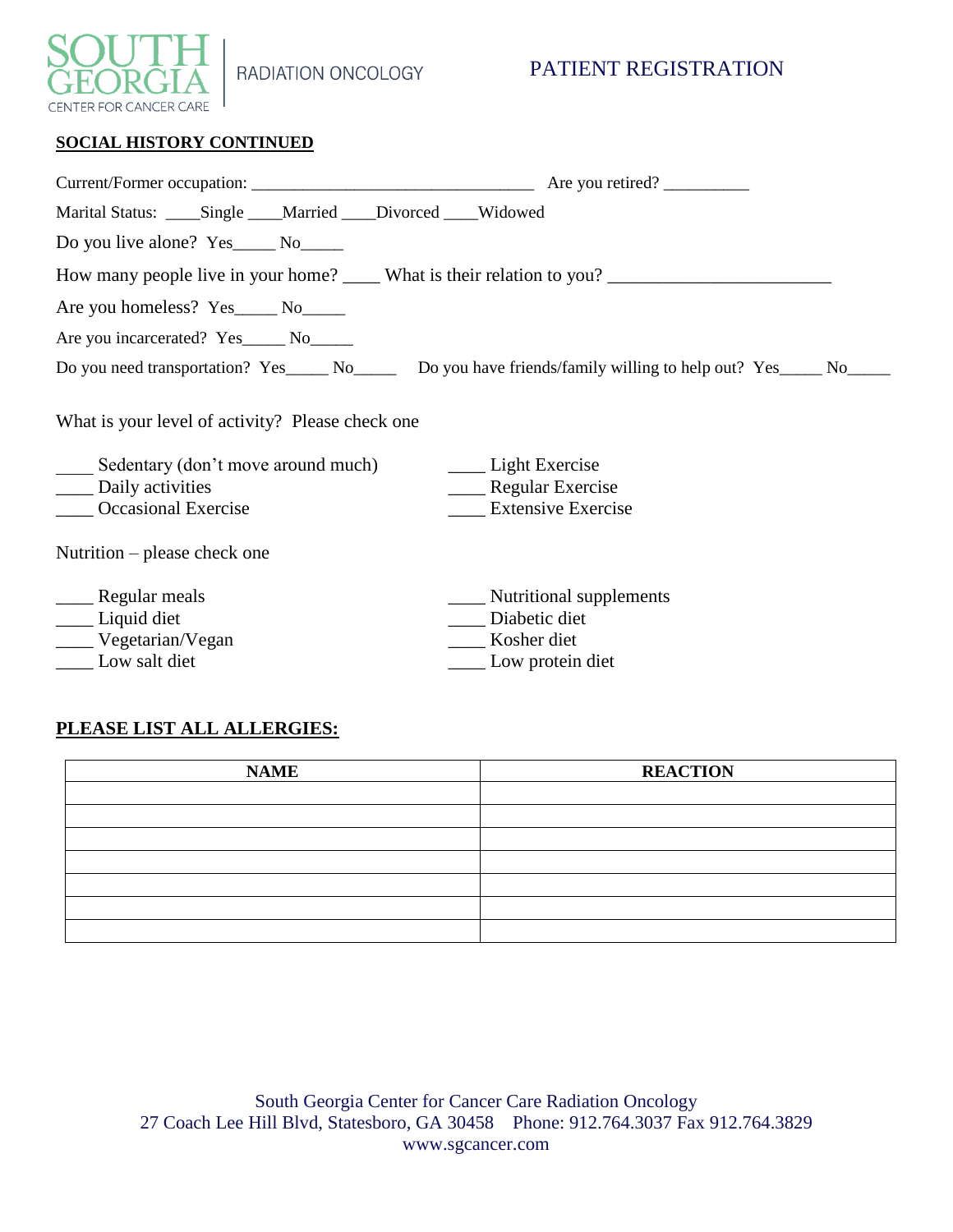



### **MEDICATIONS\_INCLUDING VITAMINS, SUPPLEMENTS AND HERBALS**

| <b>DRUG</b> | <b>DOSE</b> | <b>FREQUENCY</b> | <b>START DATE</b> | <b>COMMENTS</b> |
|-------------|-------------|------------------|-------------------|-----------------|
|             |             |                  |                   |                 |
|             |             |                  |                   |                 |
|             |             |                  |                   |                 |
|             |             |                  |                   |                 |
|             |             |                  |                   |                 |
|             |             |                  |                   |                 |
|             |             |                  |                   |                 |
|             |             |                  |                   |                 |
|             |             |                  |                   |                 |
|             |             |                  |                   |                 |
|             |             |                  |                   |                 |
|             |             |                  |                   |                 |
|             |             |                  |                   |                 |
|             |             |                  |                   |                 |
|             |             |                  |                   |                 |
|             |             |                  |                   |                 |
|             |             |                  |                   |                 |

#### **FAMILY HISTORY\_\_\_\_\_\_\_\_\_\_\_\_\_\_\_\_\_\_\_\_\_\_\_\_\_\_\_\_\_\_\_\_\_\_\_\_\_\_\_\_\_\_\_\_\_\_\_\_\_\_\_\_\_\_\_\_\_\_\_\_\_\_\_\_\_\_\_\_\_\_\_\_**

### **HAS ANYONE IN YOUR FAMILY HAD HEREDITARY CANCER GENETIC TESTING? \_\_\_\_\_**YES \_\_\_\_\_NO \_\_\_\_\_DON'T KNOW

**IF YES, DO YOU HAVE ACCESS TO THE RESULTS? \_\_\_\_\_**YES \_\_\_\_\_NO \_\_\_\_\_DON'T KNOW

**TYPE OF GENETIC TESTING? \_\_\_\_\_\_\_\_\_\_\_\_\_\_\_\_\_\_\_\_\_\_\_\_\_\_\_\_\_\_\_\_\_\_\_\_\_\_\_\_\_\_\_\_\_\_\_\_\_\_\_\_\_\_\_\_\_\_\_\_**

**PLEASE LIST ANY BLOOD RELATIVES THAT HAVE OR HAVE HAD ANY OF THE FOLLOWING DISEASES:**

| <b>Relation</b> | <b>Whose Side</b><br>Paternal/Maternal | <b>Status</b><br>Alive/Deceased | Age at<br><b>Diagnosis</b> | <b>Current</b><br>Age | <b>Cancer</b><br>(List Type) | <b>High</b><br><b>Blood</b> | Heart<br><b>Attack</b> | <b>Stroke</b> | <b>Diabetes</b> |
|-----------------|----------------------------------------|---------------------------------|----------------------------|-----------------------|------------------------------|-----------------------------|------------------------|---------------|-----------------|
|                 |                                        |                                 |                            |                       |                              | <b>Pressure</b>             |                        |               |                 |
|                 |                                        |                                 |                            |                       |                              |                             |                        |               |                 |
|                 |                                        |                                 |                            |                       |                              |                             |                        |               |                 |
|                 |                                        |                                 |                            |                       |                              |                             |                        |               |                 |
|                 |                                        |                                 |                            |                       |                              |                             |                        |               |                 |
|                 |                                        |                                 |                            |                       |                              |                             |                        |               |                 |
|                 |                                        |                                 |                            |                       |                              |                             |                        |               |                 |

### **ANY ADDITIONAL BLOOD RELATIVES WITH DISEASES NOT LISTED?**

**\_\_\_\_\_\_\_\_\_\_\_\_\_\_\_\_\_\_\_\_\_\_\_\_\_\_\_\_\_\_\_\_\_\_\_\_\_\_\_\_\_\_\_\_\_\_\_\_\_\_\_\_\_\_\_\_\_\_\_\_\_\_\_\_\_\_\_\_\_\_\_\_\_\_\_\_\_\_\_\_\_\_\_\_\_\_\_\_\_\_\_\_\_\_\_\_\_\_\_\_\_\_\_\_\_\_\_\_ \_\_\_\_\_\_\_\_\_\_\_\_\_\_\_\_\_\_\_\_\_\_\_\_\_\_\_\_\_\_\_\_\_\_\_\_\_\_\_\_\_\_\_\_\_\_\_\_\_\_\_\_\_\_\_\_\_\_\_\_\_\_\_\_\_\_\_\_\_\_\_\_\_\_\_\_\_\_\_\_\_\_\_\_\_\_\_\_\_\_\_\_\_\_\_\_\_\_\_\_\_\_\_\_\_\_\_\_**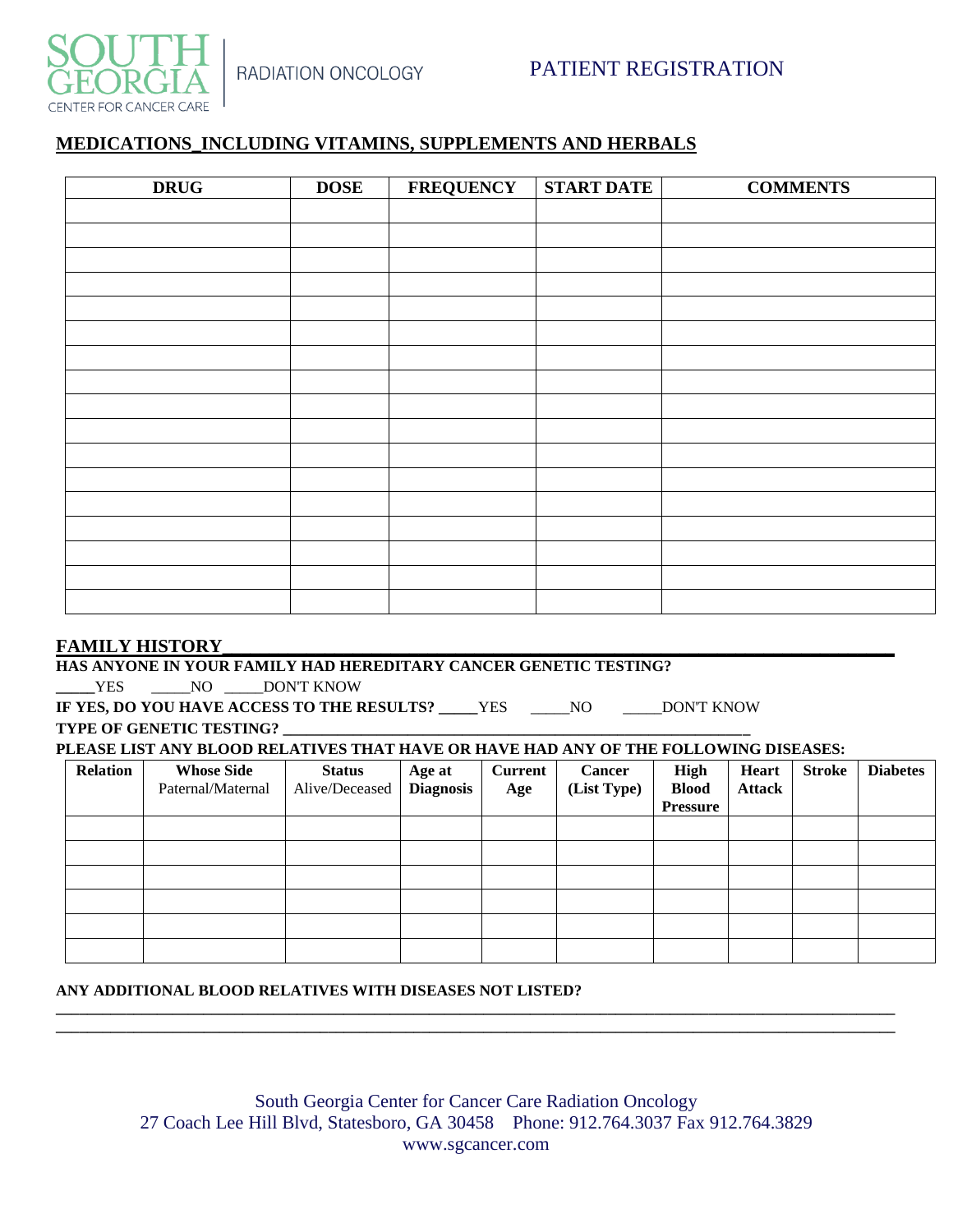

| <b>REVIEW OF SYSTEMS - CHECK ALL THAT APPLY</b> |                                                          |                                      |  |  |  |  |  |
|-------------------------------------------------|----------------------------------------------------------|--------------------------------------|--|--|--|--|--|
| <b>GENERAL</b>                                  | <b>GENITOURINARY</b>                                     | FEMALE BREAST/REPRODUCTIVE           |  |  |  |  |  |
|                                                 | Pain and/or burning with urination                       | Do you perform self breast exams?    |  |  |  |  |  |
| Appetite Good Fair<br>Poor                      | Blood in urine                                           | Breast masses/sores/lumps/nodules    |  |  |  |  |  |
| Total weight loss in last 6 months<br>pounds    | Problems starting, maintaining,<br>completing urine flow | Nipple discharge                     |  |  |  |  |  |
| Fevers / chills / night sweats                  | Urinary incontinence/leakage                             | Nipple inversion                     |  |  |  |  |  |
| NEUROLOGICAL                                    | Urinary frequency and/or urgency                         | Breast pain                          |  |  |  |  |  |
| Headaches                                       | Frequent urination at night                              | Vaginal sores/nodules/lumps          |  |  |  |  |  |
| Vertigo (dizziness)                             | <b>GASTROINTESTINAL</b>                                  | Irregular vaginal bleeding/discharge |  |  |  |  |  |
| Syncope (fainting)                              | Constipation                                             | Pain with intercourse                |  |  |  |  |  |
| Ataxia (lack of coordination)                   | Diarrhea                                                 | Heavy menstrual bleeding             |  |  |  |  |  |
| Changes in speech                               | Nausea and/or vomiting                                   | <b>MALE REPRODUCTIVE</b>             |  |  |  |  |  |
| Change in memory/concentration                  | Acid reflux                                              | Erectile dysfunction                 |  |  |  |  |  |
| Confusion                                       | Blood in vomit                                           | Mass, lump, or pain in testicles     |  |  |  |  |  |
| <b>CARDIOVASCULAR</b>                           | Blood in stool                                           | Curvature of the penis               |  |  |  |  |  |
| Irregular heartbeat                             | Abdominal pain                                           | Pain with intercourse                |  |  |  |  |  |
| Chest pain / Palpitations                       | <b>EYES</b>                                              | MUSCULOSKELETAL                      |  |  |  |  |  |
| Swelling                                        | <b>Blurred Vision</b>                                    | Weakness                             |  |  |  |  |  |
| Pacemaker/Defibrillator                         | Excessive eye watering                                   | <b>Numbness</b>                      |  |  |  |  |  |
| <b>RESPIRATORY</b>                              | Visual difficulties                                      | Bone pain                            |  |  |  |  |  |
| Shortness of breath                             | <b>EARS NOSE THROAT</b>                                  | Recent falls                         |  |  |  |  |  |
| Cough                                           | Hearing loss: (Circle)<br>L Both<br>$\mathbf{R}$         | Use of assistive device<br>Type:     |  |  |  |  |  |
| Hemoptysis (Coughing up blood)                  | Ear pain                                                 | <b>INTEGUMENTARY</b>                 |  |  |  |  |  |
| Asthma                                          | Ringing in ears                                          | Jaundice                             |  |  |  |  |  |
| Trouble breathing while lying flat              | Sinus drainage                                           | Edema/Swelling                       |  |  |  |  |  |
| Do you use Oxygen?                              | Nose bleeds                                              | Skin rashes/Itching                  |  |  |  |  |  |
| <b>ENDOCRINE</b>                                | Sores on tongue or gums                                  | Wound/Sore                           |  |  |  |  |  |
| Hot flashes                                     | Difficulty swallowing                                    | Nodules/Lumps                        |  |  |  |  |  |
| <b>HEMATOLOGIC</b>                              | Altered taste                                            | Healing incision                     |  |  |  |  |  |
| Anemia                                          | Hoarseness or change in voice                            | Vascular Access<br>Type:<br>Location |  |  |  |  |  |
| <b>Blood</b> clots                              | Lumps in neck                                            | <b>PSYCOLOGIC</b>                    |  |  |  |  |  |
| Abnormal bruising                               | <b>IMMUNOLOGIC</b>                                       | Depression/Sadness                   |  |  |  |  |  |
| Low blood counts                                | Frequent colds                                           | Anxiety                              |  |  |  |  |  |
| <b>Blood</b> transfusions                       | Outdoor allergies                                        | Trouble sleeping                     |  |  |  |  |  |
|                                                 | Cold sores                                               | Thoughts of suicide                  |  |  |  |  |  |
|                                                 | Serious infections                                       | Frequent mood swings                 |  |  |  |  |  |
|                                                 | Autoimmune disorder                                      |                                      |  |  |  |  |  |
|                                                 | Type:                                                    |                                      |  |  |  |  |  |
|                                                 | Sepsis                                                   |                                      |  |  |  |  |  |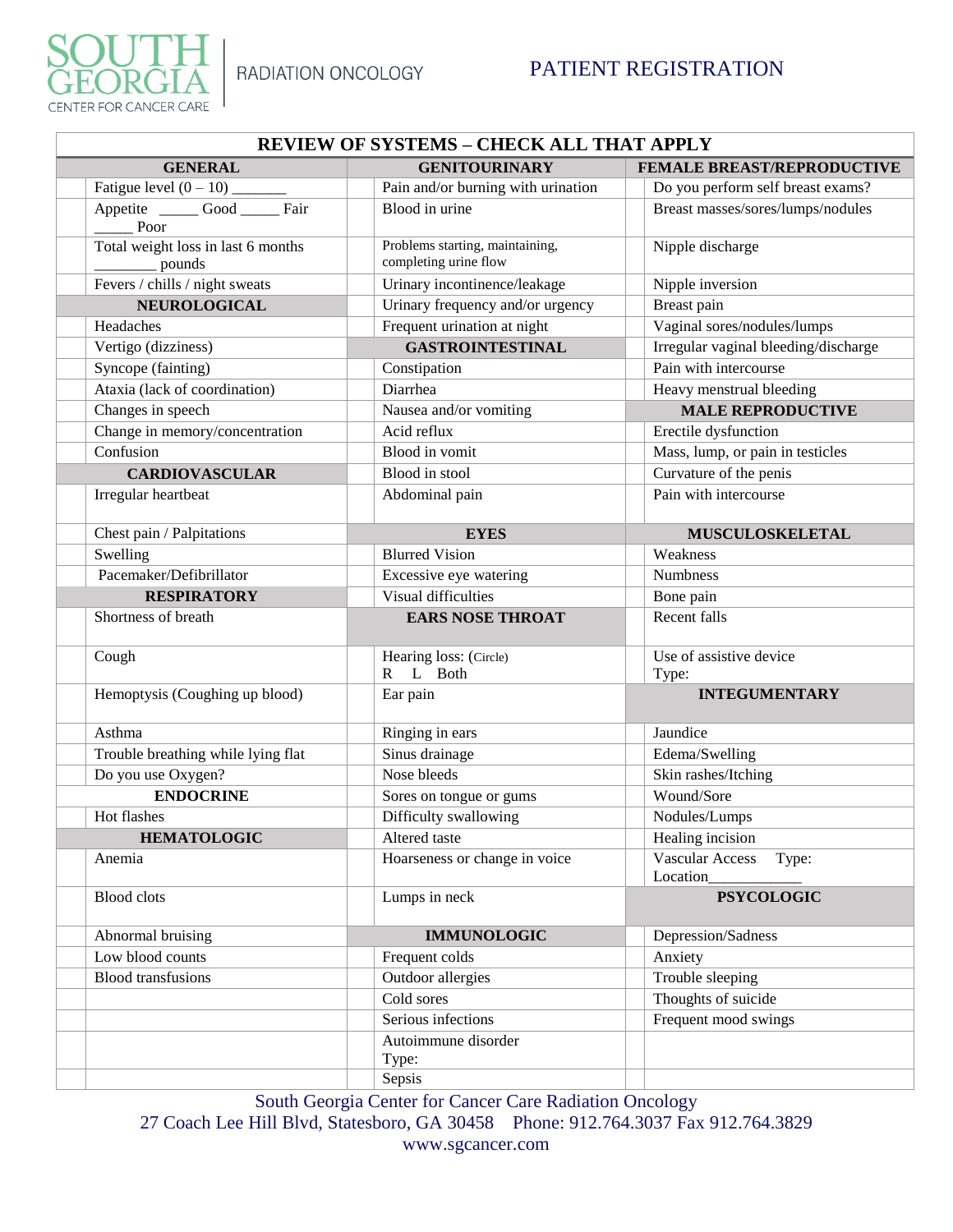

### **OTHER SYMPTOMS/CONCERNS:**

To the best of my knowledge, the questions on this form have been accurately answered. I understand that providing incorrect information can be

**\_\_\_\_\_\_\_\_\_\_\_\_\_\_\_\_\_\_\_\_\_\_\_\_\_\_\_\_\_\_\_\_\_\_\_\_\_\_\_\_\_\_\_\_\_\_\_\_\_\_\_\_\_\_\_\_\_\_\_\_\_\_\_\_\_\_\_\_\_\_\_\_\_\_\_\_\_\_\_\_\_\_\_\_\_\_\_\_\_\_\_\_\_\_\_\_\_\_\_\_\_\_\_\_\_\_\_\_ \_\_\_\_\_\_\_\_\_\_\_\_\_\_\_\_\_\_\_\_\_\_\_\_\_\_\_\_\_\_\_\_\_\_\_\_\_\_\_\_\_\_\_\_\_\_\_\_\_\_\_\_\_\_\_\_\_\_\_\_\_\_\_\_\_\_\_\_\_\_\_\_\_\_\_\_\_\_\_\_\_\_\_\_\_\_\_\_\_\_\_\_\_\_\_\_\_\_\_\_\_\_\_\_\_\_\_\_ \_\_\_\_\_\_\_\_\_\_\_\_\_\_\_\_\_\_\_\_\_\_\_\_\_\_\_\_\_\_\_\_\_\_\_\_\_\_\_\_\_\_\_\_\_\_\_\_\_\_\_\_\_\_\_\_\_\_\_\_\_\_\_\_\_\_\_\_\_\_\_\_\_\_\_\_\_\_\_\_\_\_\_\_\_\_\_\_\_\_\_\_\_\_\_\_\_\_\_\_\_\_\_\_\_\_\_\_**

dangerous to my (or patient's) health. It is my responsibility to inform the physician's office of any changes in medical status.

**SIGNATURE OF PATIENT, PARENT, or GUARDIAN** \_\_\_\_\_\_\_\_\_\_\_\_\_\_\_\_\_\_\_\_\_\_\_\_\_\_\_\_\_\_\_\_\_\_\_\_\_\_\_\_\_\_\_\_\_\_ **DATE** \_\_\_\_\_\_\_\_\_\_\_\_\_\_\_\_\_\_\_\_\_\_

# Medical Records Release

Patient Name: \_\_\_\_\_\_\_\_\_\_\_\_\_\_\_\_\_\_\_\_\_\_\_\_\_\_\_\_\_\_\_\_\_\_\_\_\_\_\_\_\_\_\_\_\_\_\_\_\_\_\_\_\_ Date of Birth: \_\_\_\_\_\_\_\_\_\_\_\_\_ Social Security No.

I hereby authorize South Georgia Center for Cancer Care to release or obtain any medical information and records concerning my treatment to my physicians and medical providers and any third-party carrier (insurance company or government agency) when requested for its use in connection with making or determining claim for such treatment and/or diagnosis.

\_\_\_\_\_\_\_\_\_\_\_\_\_\_\_\_\_\_\_\_\_\_\_\_\_\_\_\_\_\_\_\_\_\_\_\_\_\_\_\_\_\_\_\_\_\_\_\_\_\_\_\_\_\_\_\_\_\_\_\_\_\_\_\_\_\_\_\_\_\_\_\_\_\_\_\_\_\_\_\_\_\_\_\_\_\_\_\_\_\_ \_\_\_\_\_\_\_\_\_\_\_\_\_\_\_\_\_\_\_\_\_\_\_\_\_\_\_\_\_\_\_\_\_\_\_\_\_\_\_\_\_\_\_\_\_\_\_\_\_\_\_\_\_\_\_\_\_\_\_\_\_\_\_\_\_\_\_\_\_\_\_\_\_\_\_\_\_\_\_\_\_\_\_\_\_\_\_\_\_\_ \_\_\_\_\_\_\_\_\_\_\_\_\_\_\_\_\_\_\_\_\_\_\_\_\_\_\_\_\_\_\_\_\_\_\_\_\_\_\_\_\_\_\_\_\_\_\_\_\_\_\_\_\_\_\_\_\_\_\_\_\_\_\_\_\_\_\_\_\_\_\_\_\_\_\_\_\_\_\_\_\_\_\_\_\_\_\_\_\_\_ \_\_\_\_\_\_\_\_\_\_\_\_\_\_\_\_\_\_\_\_\_\_\_\_\_\_\_\_\_\_\_\_\_\_\_\_\_\_\_\_\_\_\_\_\_\_\_\_\_\_\_\_\_\_\_\_\_\_\_\_\_\_\_\_\_\_\_\_\_\_\_\_\_\_\_\_\_\_\_\_\_\_\_\_\_\_\_\_\_\_

Please release requested records:

### **The undersigned authorizes the release of records pertaining to:**

| 1. Testing and/or treatment of AIDS and AIDS related disease | YES. | N() |
|--------------------------------------------------------------|------|-----|
| 2. Treatment for psychiatric illness                         | YES. | NO. |
| 3. Treatment for drug and/or alcohol abuse                   | YES. | N() |

I understand that this authorization will remain in effect for one (1) year or until I revoke it in writing.

Signature of patient / representative **Address:** \_\_\_\_\_\_\_\_\_\_\_\_\_\_\_\_\_\_\_\_\_\_\_\_\_\_\_\_\_\_\_\_\_\_\_\_\_\_\_\_\_\_\_\_\_\_\_\_\_\_\_\_\_\_\_\_\_\_\_\_\_\_\_\_\_\_\_\_\_\_\_\_\_\_\_\_\_\_\_\_\_ **City:** \_\_\_\_\_\_\_\_\_\_\_\_\_\_\_\_\_\_\_\_\_\_\_\_\_\_\_\_\_\_\_\_\_\_\_\_\_\_\_\_\_\_\_\_\_\_\_\_\_\_\_\_\_\_\_\_\_\_\_\_\_\_\_\_\_\_\_\_\_\_\_\_\_\_\_\_\_\_\_\_\_\_\_\_\_ **Phone**: \_\_\_\_\_\_\_\_\_\_\_\_\_\_\_\_\_\_\_\_\_\_\_\_\_\_\_\_\_\_\_\_\_\_\_\_\_\_\_\_\_\_\_\_\_\_\_\_\_\_\_\_\_\_\_\_\_\_\_\_\_\_\_\_\_\_\_\_\_\_\_\_\_\_\_\_\_\_\_\_\_\_\_ Name and relationship if other than self: Office use only: Date received: \_\_\_\_\_\_\_\_\_\_\_\_\_ Date sent: \_\_\_\_\_\_\_\_\_\_\_\_ By: \_\_\_\_\_\_\_\_\_\_\_\_\_\_\_\_\_\_\_\_\_\_\_\_\_\_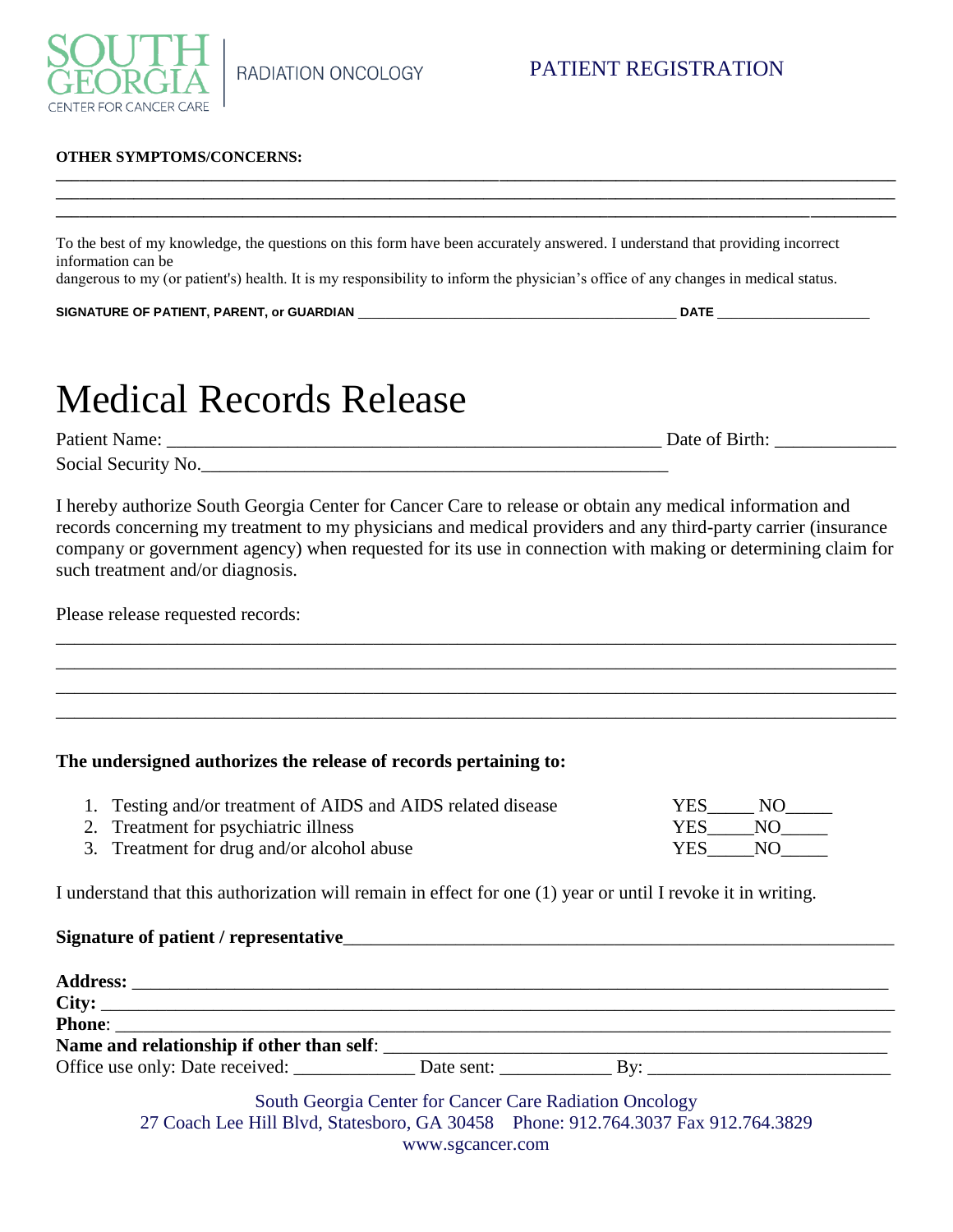

# Authorization to Release Records to Family/Friends

Our Notice of Privacy Practices provides information about how we may use or disclose protected health information.

The notice contains a patient's rights section describing your rights under the law. You ascertain that by your signature that you have reviewed our notice before signing this consent.

The terms of the notice may change, if so, you will be notified at your next visit to update your signature/date.

You have the right to restrict how your protected health information is used and disclosed for treatment, payment, or healthcare operations. We are not required to agree with this restriction, but if we do, we shall honor this agreement. The HIPAA (Health Insurance Portability and Accountability Act of 1996) law allows for the use of the information for treatment, payment, or healthcare operations.

By signing this form, you consent to our use and disclosure of your protected healthcare information and potentially anonymous usage in a publication. You have the right to revoke this consent in writing, signed by you. However, such a revocation will not be retroactive.

By signing this form, I understand that:

- Protected health information may be disclosed or used for treatment, payment, or healthcare operations.
- The practice reserves the right to change the privacy policy as allowed by law.
- The practice has the right to restrict the use of the information, but the practice does not have to agree to those restrictions.
- The patient has the right to revoke this consent in writing at any time and all full disclosures will then cease.
- The practice may condition receipt of treatment upon execution of this consent.

May we phone, email, or send a text to you to confirm appointments?

YES NO

May we leave a detailed message on your answering machine at home or on your cell phone?

YES NO

May we discuss your medical condition with members of your family?

YES NO

If YES, please name all members ALLOWED to receive communication regarding your medical condition and billing information:

| <b>Name</b> | Relationship |
|-------------|--------------|
|             |              |
|             |              |
|             |              |
|             |              |

This consent was signed by (PRINT NAME): \_\_\_\_\_\_\_\_\_\_\_\_\_\_\_\_\_\_\_\_\_\_\_\_\_\_\_\_\_\_\_\_\_\_\_\_\_\_\_\_\_\_\_\_\_\_\_\_\_\_\_\_\_\_\_\_\_ Signature: \_\_\_\_\_\_\_\_\_\_\_\_\_\_\_\_\_\_\_\_\_\_\_\_\_\_\_\_\_\_\_\_\_\_\_\_\_\_\_\_\_\_\_\_\_\_\_\_\_\_\_\_\_\_\_\_\_\_\_\_\_\_\_\_ Date: \_\_\_\_\_\_\_\_\_\_\_\_\_\_\_\_\_ Witness: \_\_\_\_\_\_\_\_\_\_\_\_\_\_\_\_\_\_\_\_\_\_\_\_\_\_\_\_\_\_\_\_\_\_\_\_\_\_\_\_\_\_\_\_\_\_\_\_\_\_\_\_\_\_\_\_\_\_\_\_\_\_\_\_\_ Date: \_\_\_\_\_\_\_\_\_\_\_\_\_\_\_\_\_

## South Georgia Center for Cancer Care Radiation Oncology

27 Coach Lee Hill Blvd, Statesboro, GA 30458 Phone: 912.764.3037 Fax 912.764.3829 www.sgcancer.com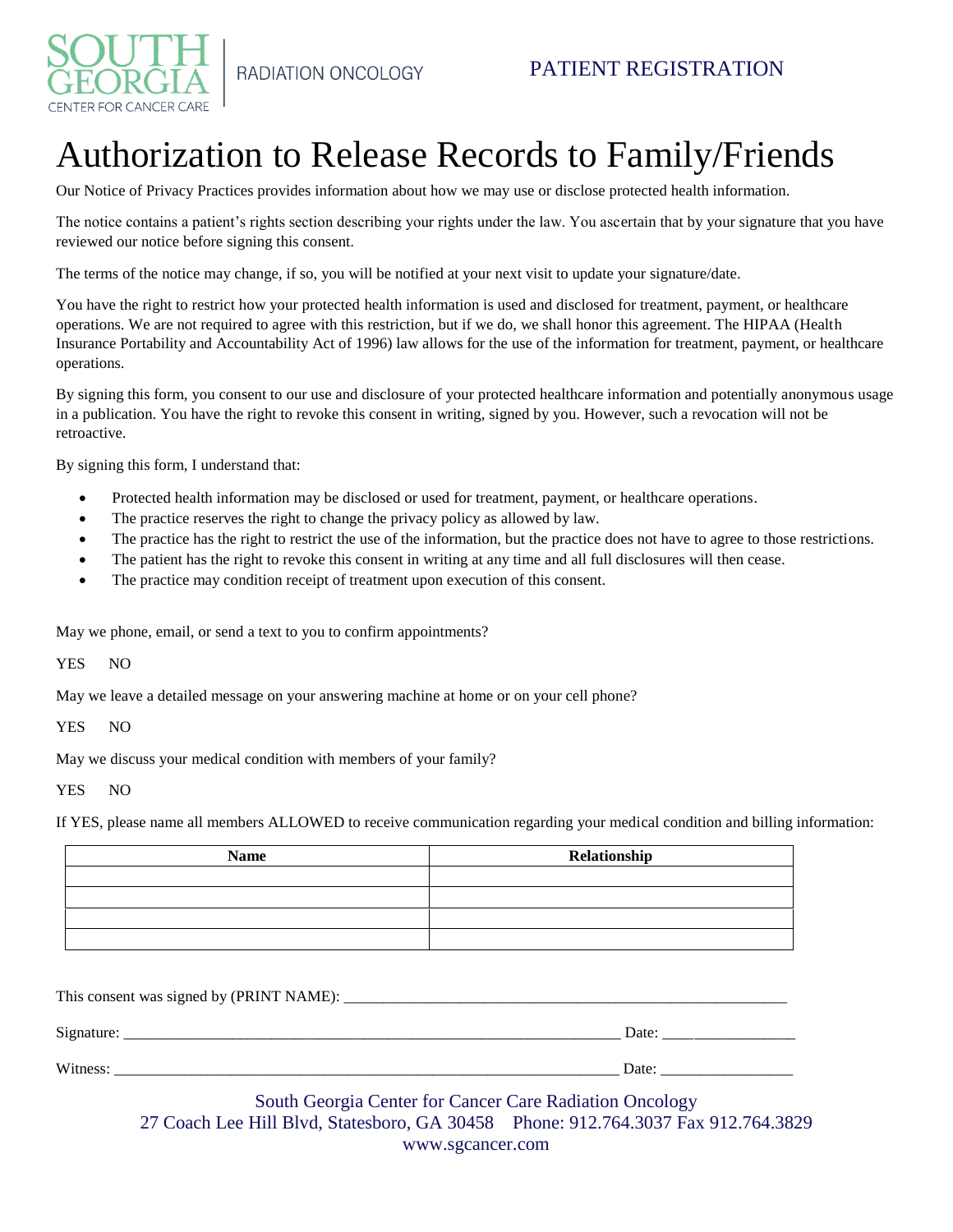

# SOUTH GEORGIA CENTER FOR CANCER CARE ASSIGNMENT OF BENEFITS AND GUARANTEE OF PAYMENT

I agree to assign payment from my insurance companies for claims sent by **SOUTH GEORGIA CENTER FOR CANCER CARE, TAX IDENTIFICATION NUMBER 36-4866424** for any medical treatment rendered to me. If payment is mailed to me for claims submitted by South Georgia Center for Cancer Care, I will forward payment immediately. I also understand that if I have Medicare coverage, I will be responsible for payment of the portion not covered by Medicare if I do not have secondary coverage. I agree that should the amount of insurance benefits be insufficient to cover my expenses, I will be responsible for the difference. Statements are payable at time of receipt unless prior arrangements have been made.

Please print your name here

Signature

Date

# **CONSENT FOR TREATMENT**

The following information is to be completed by the patient or the patient's legally authorized representative:

By signing this form, I consent to medical treatment for myself for myself or for the patient for whom I am legally authorized representative.

Signature of Patient

Date:

\_\_\_\_\_\_\_\_\_\_\_\_\_\_\_\_\_\_\_\_\_\_\_\_\_\_\_\_\_\_\_\_\_\_\_\_\_\_\_\_

Signature of Legally Authorized Representative: \_\_\_\_\_\_\_\_\_\_\_\_\_\_\_\_\_\_\_\_\_\_\_\_\_\_\_\_\_\_\_\_\_\_\_\_\_\_\_\_\_\_\_\_\_\_\_\_\_\_ Relationship of Legally Authorized Representative: \_\_\_\_\_\_\_\_\_\_\_\_\_\_\_\_\_\_\_\_\_\_\_\_\_\_\_\_\_\_\_\_\_\_\_\_\_\_\_\_\_\_\_\_\_\_\_\_ Date: \_\_\_\_\_\_\_\_\_\_\_\_\_\_\_\_\_\_\_\_\_\_\_\_\_\_\_\_\_\_\_\_\_\_\_\_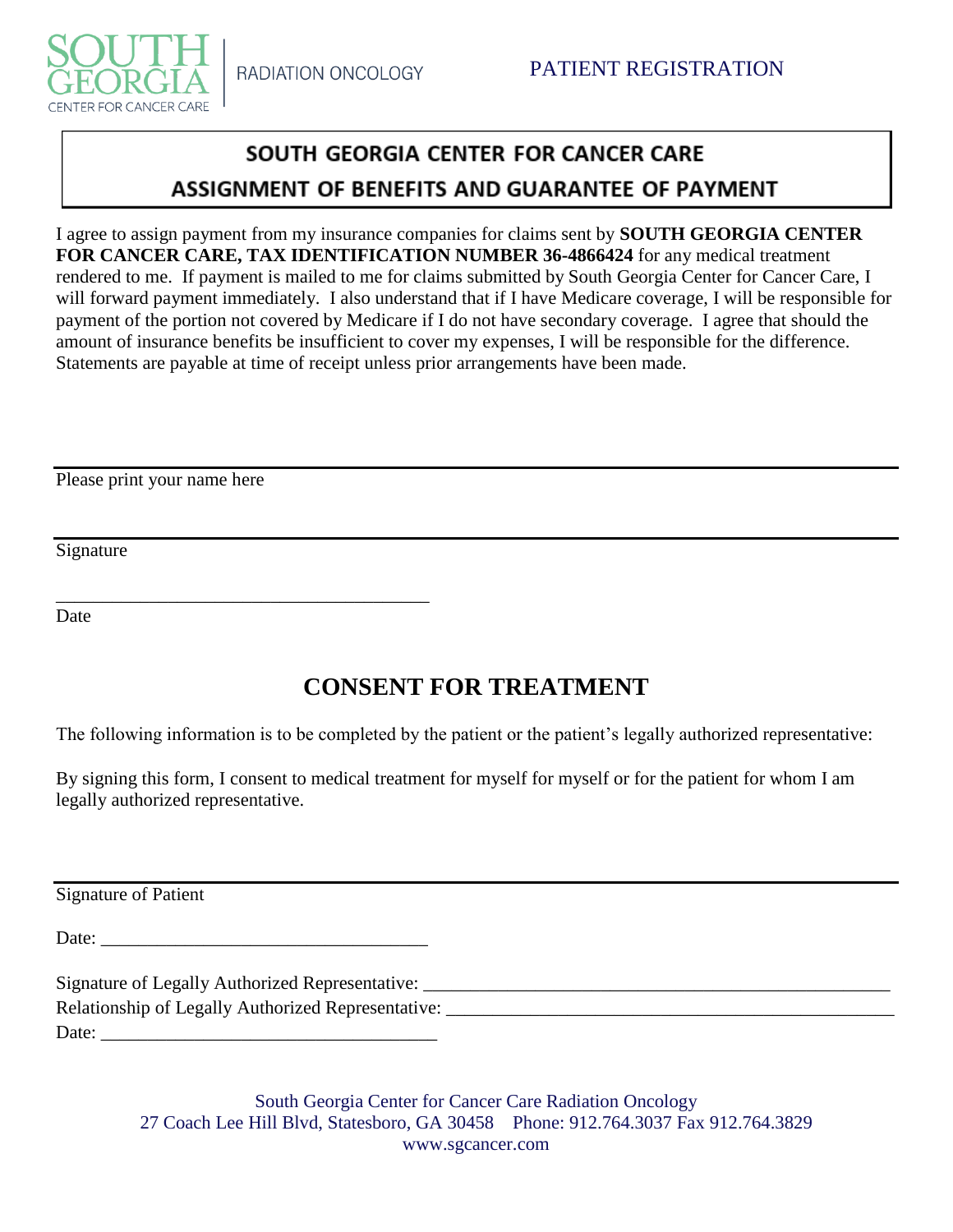

# SOUTH GEORGIA CENTER FOR CANCER CARE **CONSENT FOR USE / DISCLOSURE OF HEALTH INFORMATION**

Patient's Name:

Patient's Date of Birth: The Patient's SSN: The Contract of Birth: The Patient's SSN:

### **Notice to Patient:**

By signing this form, you grant us consent to use and disclose your protected health care information for the purpose of treatment, various activities associated with payment and health care operations. Our Notice of Privacy Practices provides more details on our treatment, payment activities and health care operations. If there is not a copy of the Notice accompanying this Consent form, please ask for one. We encourage you to read it since it provides details on how information about you may be used and/or disclosed and describes certain rights you have regarding your health care information.

As stated in our Notice of Privacy Practices, we reserve the right to change our privacy practices. If we should do so, we will issue a revised Notice. Since revisions may apply to your health care information, you have a right to receive a copy by contacting our Privacy Officer.

You have the right to revoke your Consent by giving written notice to our Privacy Officer. The revocation will not affect actions that were already taken in reliance upon this Consent. You should also understand that if you revoke this Consent we may decline to treat you.

You are entitled to a copy of this Consent Form after you have signed it.

I, **I** have read the contents of this Consent Form and the Notice of Privacy Practices. I understand that I am giving you consent to use and disclose my health care information to carry out treatment, payment activities and health care operations.

\_\_\_\_\_\_\_\_\_\_\_\_\_\_\_\_\_\_\_\_\_\_\_\_\_\_\_\_\_\_\_\_\_\_\_\_\_\_\_\_\_\_\_\_\_\_\_\_\_ \_\_\_\_\_\_\_\_\_\_\_\_\_\_\_\_\_\_\_\_\_\_

\_\_\_\_\_\_\_\_\_\_\_\_\_\_\_\_\_\_\_\_\_\_\_\_\_\_\_\_\_\_\_\_\_\_\_\_\_\_\_\_\_\_\_\_\_\_\_\_\_ \_\_\_\_\_\_\_\_\_\_\_\_\_\_\_\_\_\_\_\_\_\_\_

Patient's Signature or Signature of Patient's Representative Date

Printed Name of Patient's Representative Relationship to Patient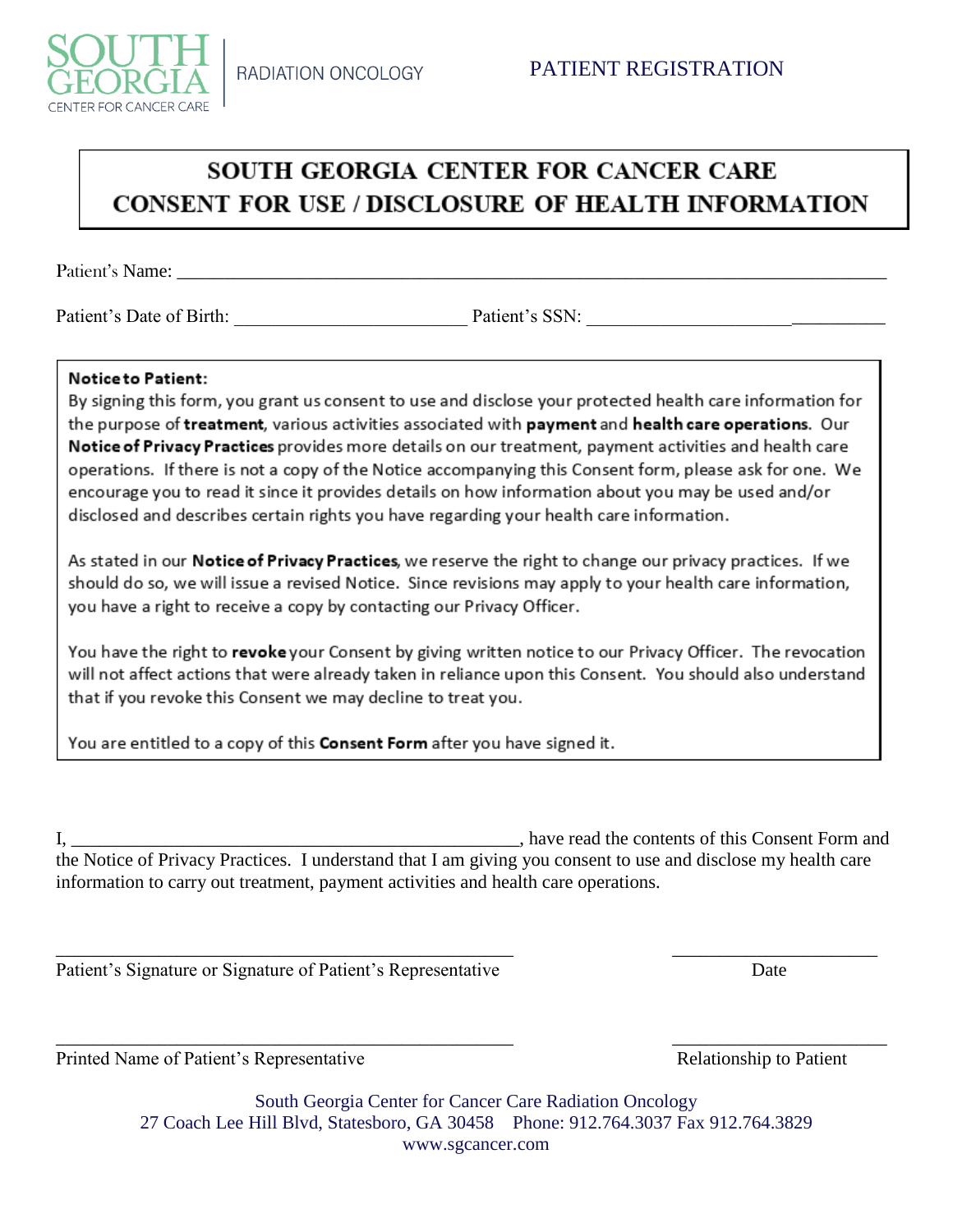



## Electronic Mail User Authorization Form Patient Portal

The patient Portal offers convenient and secure access to your personal health record. As the patient, you are in control of your Portal records: we will not activate your personal account unless you authorize us to do so.

Because personal identifying information and other information about your health and medical history is available via the Portal, it is very important that you keep your password private. Do not share your password with anyone or write it in a place easily accessible to others.

If you choose not to execute this Electronic Mail User Authorization Form, you will not be able to access the Portal. If you choose to submit this form, you understand you are consenting for us to email you a unique link that you will use to create a password in order to access the Portal. Please look for an email promptly after submitting this form. For your protection, the link is designed to expire quickly if not used. If you should change email addresses, please contact your physician's office in order to provide your new email contact information so that you will continue to receive updates and other pertinent information about the Portal or your record. Please choose an email address that will not be subject to access by anyone you do not trust.

If you wish to discontinue utilizing the Portal, please contact your physician's office.

### **TERMS**

You are receiving access to the Portal, the terms and conditions of the Portal shall apply to this Electronic Mail User Authorization Form. Please write legibly. I Do Not Wish to Participate in the Patient Portal

\_\_\_\_\_\_\_\_\_\_\_\_\_\_\_\_\_\_\_\_\_\_\_\_\_\_\_\_\_\_\_\_\_\_\_\_\_\_\_ \_\_\_\_\_\_\_\_\_\_\_\_\_\_\_\_\_\_\_\_\_\_\_\_\_\_\_\_\_\_\_\_\_\_\_\_

\_\_\_\_\_\_\_\_\_\_\_\_\_\_\_\_\_\_\_\_\_\_\_\_\_\_\_\_\_\_\_\_\_\_\_\_\_\_\_ \_\_\_\_\_\_\_\_\_\_\_\_\_\_\_\_\_\_\_\_\_\_\_\_\_\_\_\_\_\_\_\_\_\_\_\_

\_\_\_\_\_\_\_\_\_\_\_\_\_\_\_\_\_\_\_\_\_\_\_\_\_\_\_\_\_\_\_\_\_\_\_\_\_\_\_ \_\_\_\_\_\_\_\_\_\_\_\_\_\_\_\_\_\_\_\_\_\_\_\_\_\_\_\_\_\_\_\_\_\_\_\_

I Do Not Wish to Participate in the Patient Portal

Patient Name Email Address of Patient or Authorized (First name, Middle Initial, Last Name)

Date of Birth of Patient Physician's Name

Authorized User is:

Patient Patient's Designee

Patient's Signature Date

Patient's Designee's Name (Printed)

Patient's Designee's Signature

Signature of Practice Staff Date

\_\_\_\_\_\_\_\_\_\_\_\_\_\_\_\_\_\_\_\_\_\_\_\_\_\_\_\_\_\_\_\_\_\_\_\_\_\_\_ \_\_\_\_\_\_\_\_\_\_\_\_\_\_\_\_\_\_\_\_\_\_\_\_\_\_\_\_\_\_\_\_\_\_\_\_

Note to Staff: Accept this form only when the identity and authority of the signing person has been confirmed, and the signing person (i.e, the Patient's Designated User) understands and agrees to use the listed email address for this phone.